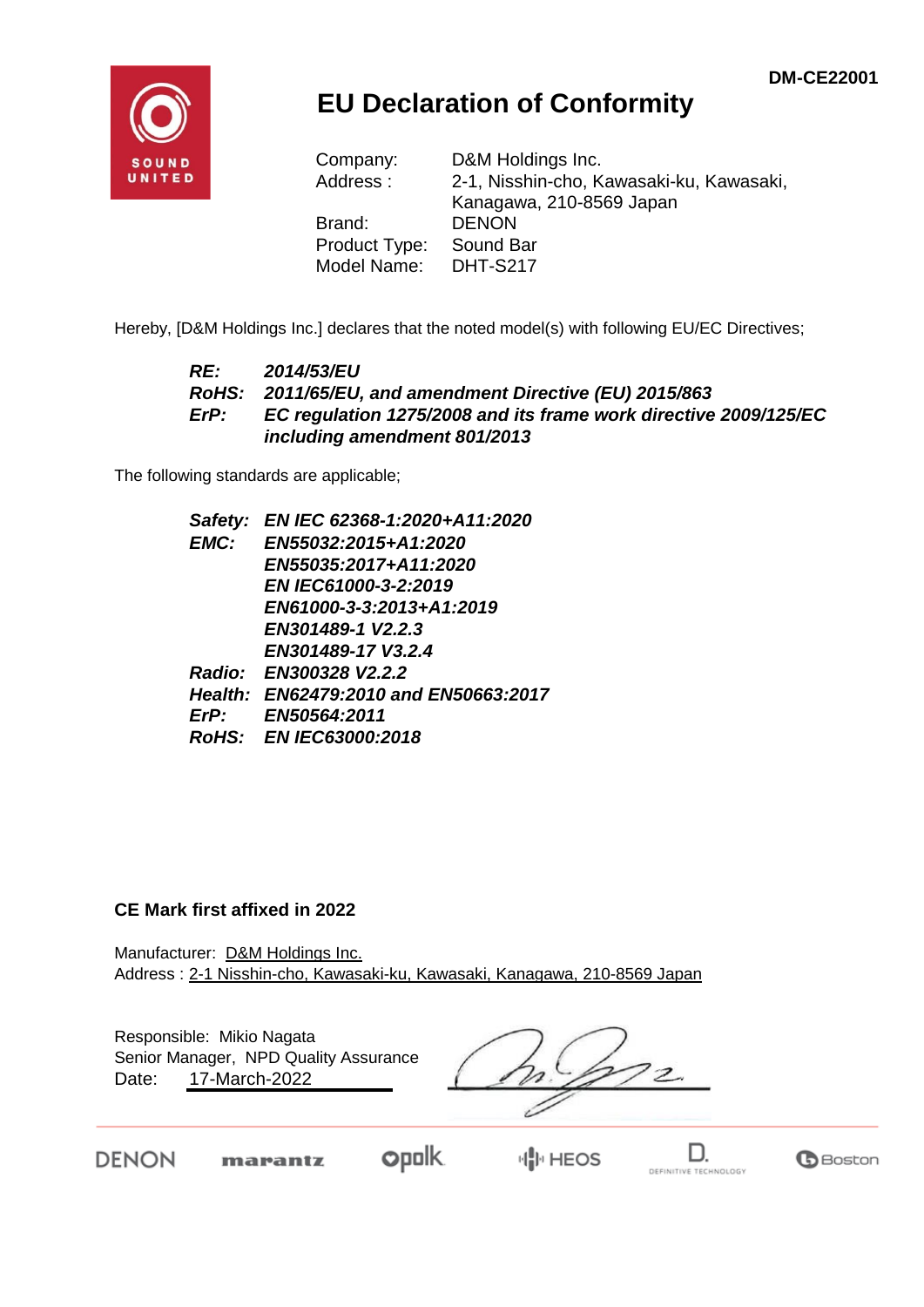# **D&M Holdings Inc.**

2-1 Nisshin-cho, Kawasaki-ku, Kawasaki-shi, Kanagawa, 210-8569 Japan Tel : +81-44-670-2665 Fax : +81-44-670-2697

### **Provision of information on the compliance of combinations of radio equipment and software**

General Information:

| <b>Report Date:</b> |          | 17-Mar-22                   | Report No.:                                       | DM-Radio22001 |
|---------------------|----------|-----------------------------|---------------------------------------------------|---------------|
| Manufacturer:       |          | D&M Holdings Inc.           |                                                   |               |
|                     | Address: | 210-8569, Japan             | 2-1 Nisshin-cho, Kawasaki-ku, Kawasaki, Kanagawa, |               |
| Factory             |          | Refer "Factory Information" |                                                   |               |
| Model Tested:       |          | <b>DHT-S217</b>             |                                                   |               |
| Appliance Type      |          | Sound Bar                   |                                                   |               |
| <b>Brand Name:</b>  |          | <b>DENON</b>                |                                                   |               |
| Country of Origin:  |          | China                       |                                                   |               |

Radio Specification:

| vpe       | reauencv Ranae              | Max.RF<br>Power(Limit) | <b>Fest result of RF</b><br>Power |
|-----------|-----------------------------|------------------------|-----------------------------------|
| Bluetooth | MHz<br>2480<br>:02~،<br>١Δ١ | 20dBm                  | 'dBm<br>οД                        |

Technical document: Test Report No. ESTE-R2112143

Software version information: Module firmware(MT8518S)

Bluetooth 1.04 or later 1.04 or later Udisk Image 16 or later

EP 10 or later 10 or later SOC 16 or later

※There is no change in the performance of Safety, EMC and Radio by version update.

Checked by: Akihiro Yoshida Approved by:

 $22$ 

Mikio Nagata, Senior Manager NPD, Quality Assurance. D&M Holdings Inc.